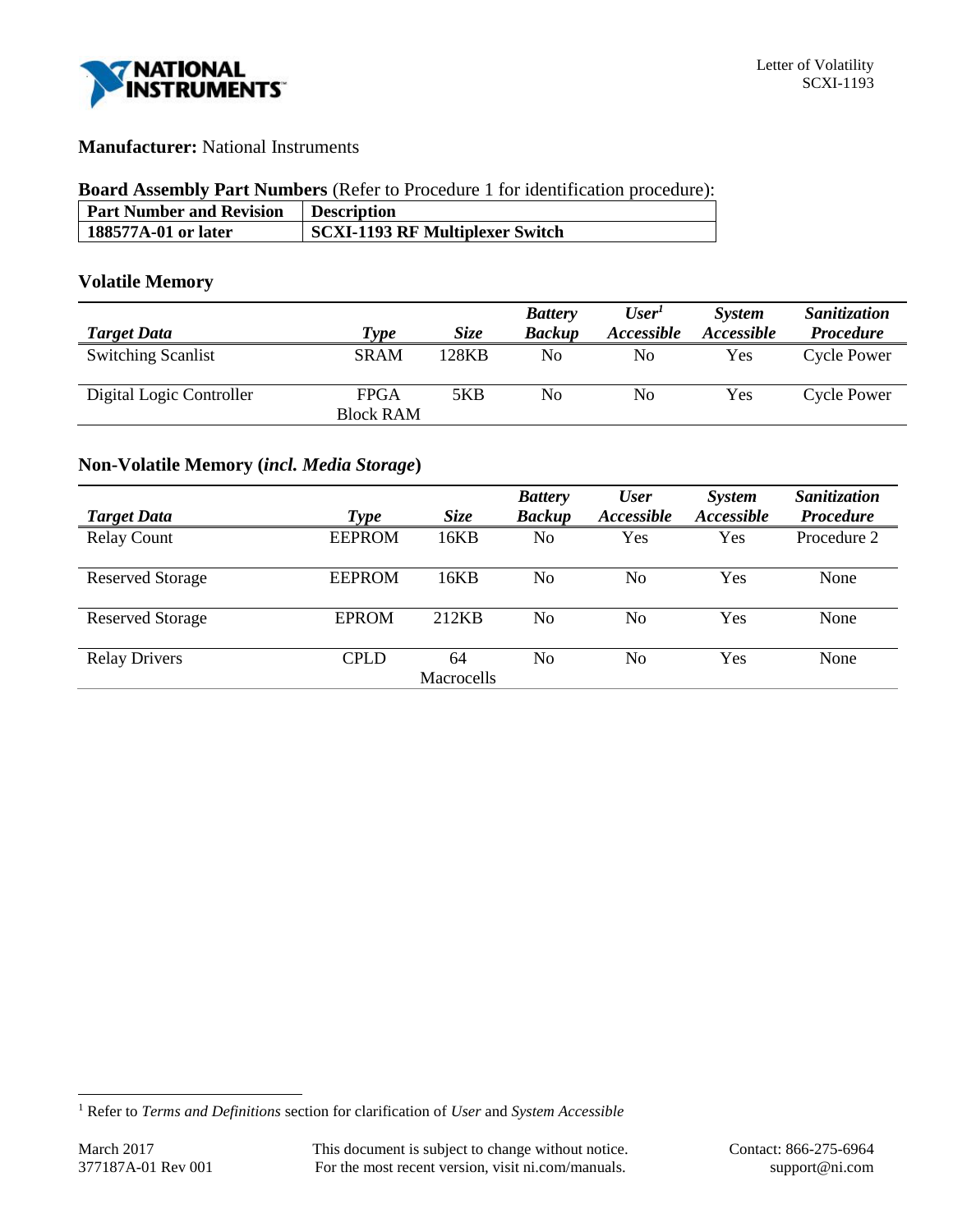

## **Procedures**

## **Procedure 1 –Board Assembly Part Number Identification:**

To determine the Board Assembly Part Number and Revision, refer to the label applied to the surface of your product. The Assembly Part Number should be formatted as "PART NO: ######A-##L".

## **Procedure 2 – Non-Volatile Memory, Relay Counts**

- 1. Open NI-SWITCH Soft Front Panel
- 2. Select the desired device from "Device" pull down menu
- 3. Select File >> Relay Maintenance
- 4. Select the desired relay from the "Relay Name" pull down menu
- 5. Check the "Edit Count" box
- 6. Enter 0 for New Relay Count
- 7. Click OK
- 8. Repeat steps 1-7 for each desired relay